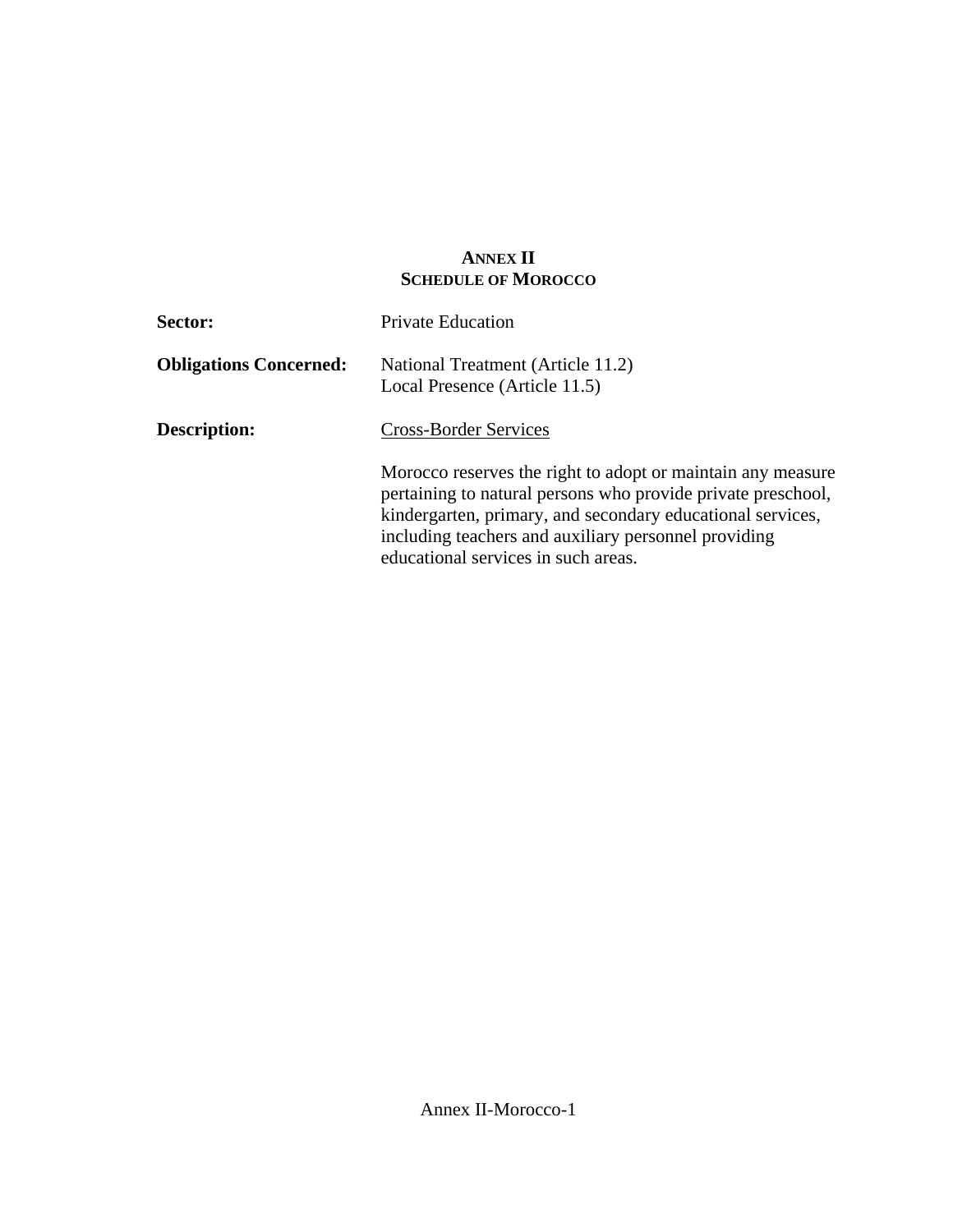| Sector:                       | <b>Social Services</b>                                                                                                                                                                                                                                                                                                                                                                                             |  |  |
|-------------------------------|--------------------------------------------------------------------------------------------------------------------------------------------------------------------------------------------------------------------------------------------------------------------------------------------------------------------------------------------------------------------------------------------------------------------|--|--|
| <b>Obligations Concerned:</b> | National Treatment (Article 11.2)<br>Most-Favored-Nation Treatment (Article 11.3)<br>Local Presence (Article 11.5)<br>Market Access (Article 11.4)                                                                                                                                                                                                                                                                 |  |  |
| <b>Description:</b>           | <b>Cross-Border Services</b>                                                                                                                                                                                                                                                                                                                                                                                       |  |  |
|                               | Morocco reserves the right to adopt or maintain any measure<br>with respect to the provision of law enforcement and<br>correctional services, and the following services to the extent<br>they are social services established or maintained for a public<br>purpose: income security or insurance, social security or<br>insurance, social welfare, public education, public training,<br>health, and child care. |  |  |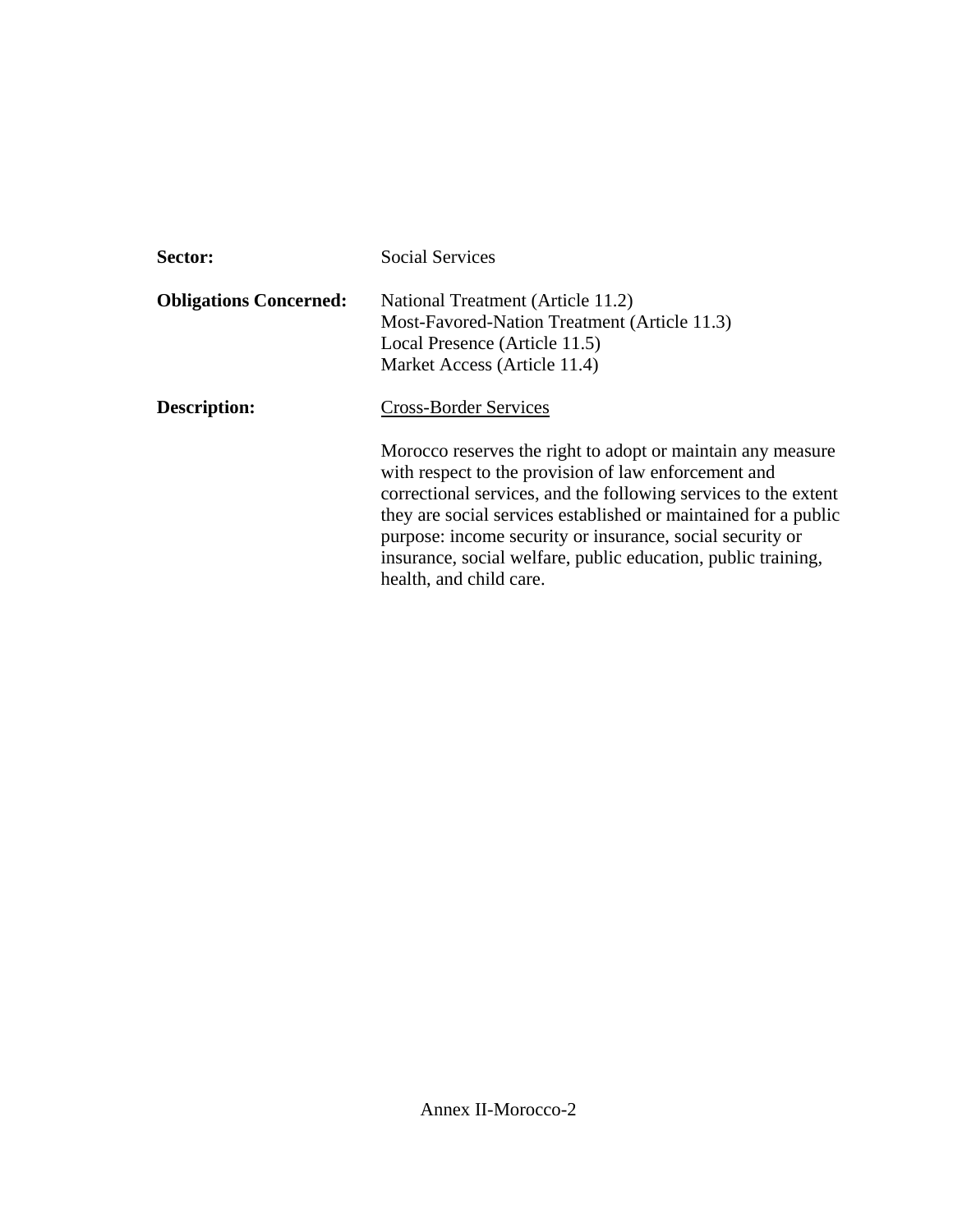| Sector:                       | Health Care – Paramedical Professions: Physical Therapist,<br>Speech Therapist, Orthopedist, Psychomotor Therapist, and<br>Orthodontist                                                                                                                                                                                                                                                                                                 |  |  |
|-------------------------------|-----------------------------------------------------------------------------------------------------------------------------------------------------------------------------------------------------------------------------------------------------------------------------------------------------------------------------------------------------------------------------------------------------------------------------------------|--|--|
| <b>Obligations Concerned:</b> | National Treatment (Articles 10.3, 11.2)<br>Most-Favored-Nation Treatment (Articles 10.4, 11.3)                                                                                                                                                                                                                                                                                                                                         |  |  |
| <b>Description:</b>           | <b>Cross-Border Services and Investment</b>                                                                                                                                                                                                                                                                                                                                                                                             |  |  |
|                               | Morocco reserves the right to adopt measures relating to<br>practitioners in the fields of physical therapy, speech<br>therapy, orthopedics, psychomotor therapy, and orthodontics.                                                                                                                                                                                                                                                     |  |  |
|                               | The scope of the reservation with regard to the most-favored-<br>nation treatment obligation identified above is limited to<br>measures that permit a foreign national to practice any of<br>these professions in Morocco only if such person is a<br>national of a State that has entered into an agreement with<br>Morocco authorizing a national of either State to practice<br>that profession in the territory of the other State. |  |  |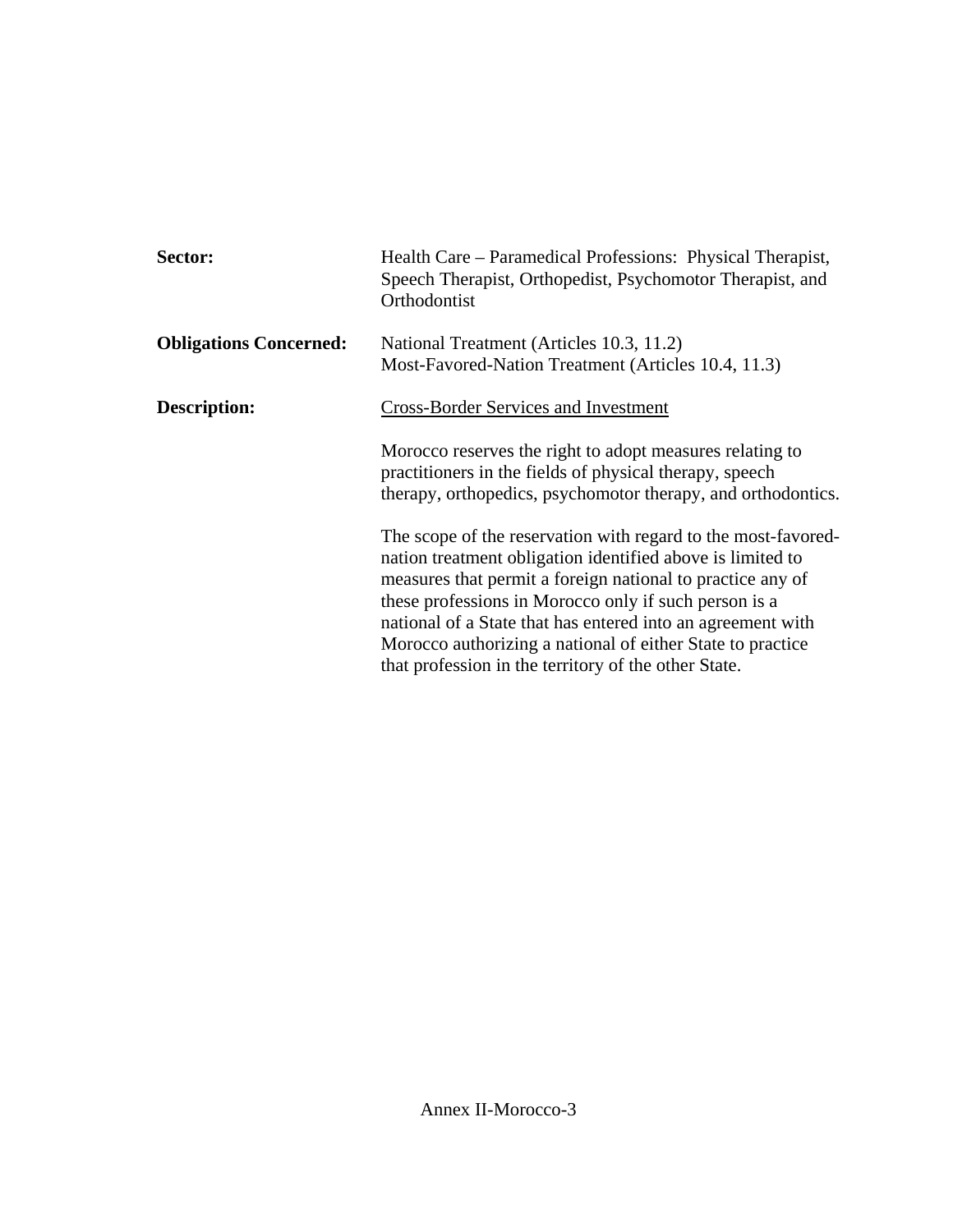| <b>Sector:</b>                | <b>Culture-Related Industries and Services</b>                                                                                                                                                                                                                                                                                                                                            |                                                                                                                                                                                                         |  |
|-------------------------------|-------------------------------------------------------------------------------------------------------------------------------------------------------------------------------------------------------------------------------------------------------------------------------------------------------------------------------------------------------------------------------------------|---------------------------------------------------------------------------------------------------------------------------------------------------------------------------------------------------------|--|
| <b>Obligations Concerned:</b> | Most-Favored-Nation Treatment (Article 11.3)                                                                                                                                                                                                                                                                                                                                              |                                                                                                                                                                                                         |  |
| <b>Description:</b>           | <b>Cross-Border Services</b>                                                                                                                                                                                                                                                                                                                                                              |                                                                                                                                                                                                         |  |
|                               | Morocco reserves the right to adopt or maintain any measure<br>that accords differential treatment to countries under any<br>existing or future bilateral or multilateral international<br>agreement with respect to cultural activities. Morocco<br>provides subsidies in support of cultural activities. For<br>greater certainty, these subsidies are not subject to the<br>Agreement. |                                                                                                                                                                                                         |  |
|                               | For purposes of this non-conforming measure, "cultural<br>activities" means:                                                                                                                                                                                                                                                                                                              |                                                                                                                                                                                                         |  |
|                               | (a)                                                                                                                                                                                                                                                                                                                                                                                       | Publication, distribution, or sale of books, magazines,<br>periodical publications, or printed or electronic<br>newspapers, excluding the printing and typesetting of<br>any of the foregoing;          |  |
|                               | (b)                                                                                                                                                                                                                                                                                                                                                                                       | Production, distribution, sale, and display of film and<br>video recordings;                                                                                                                            |  |
|                               | (c)                                                                                                                                                                                                                                                                                                                                                                                       | Production, distribution, sale, and display of music<br>recordings in audio or video format;                                                                                                            |  |
|                               | (d)                                                                                                                                                                                                                                                                                                                                                                                       | Production, distribution, and sale of printed or<br>machine-readable music scores; or                                                                                                                   |  |
|                               | (e)                                                                                                                                                                                                                                                                                                                                                                                       | Radiobroadcasts aimed at the public in general, as<br>well as all radio, television, and cable television-<br>related activities, satellite programming services, and<br>broadcasting network services. |  |
|                               |                                                                                                                                                                                                                                                                                                                                                                                           |                                                                                                                                                                                                         |  |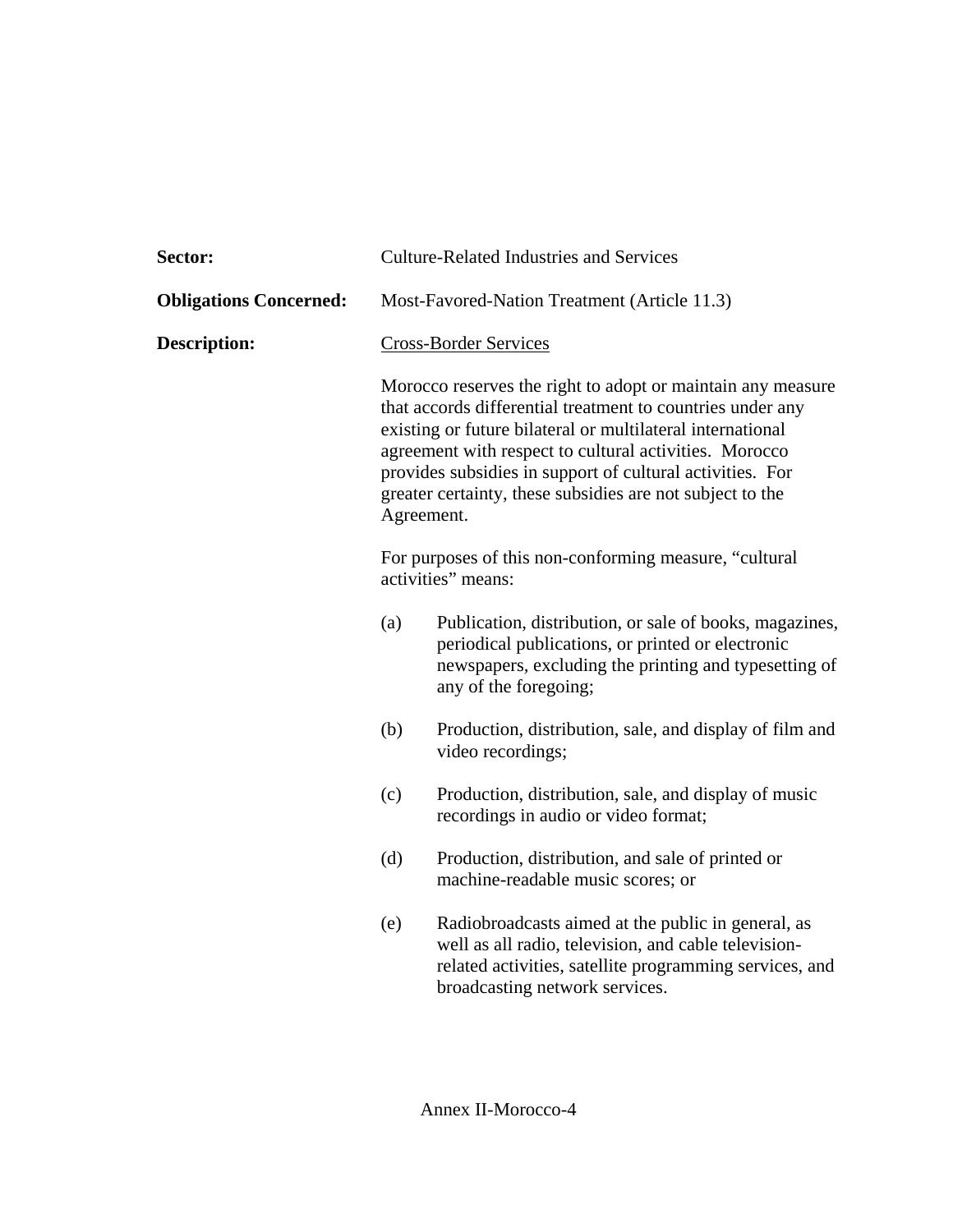| <b>Sector:</b>                | Communications – Polling Services                                                                          |  |  |
|-------------------------------|------------------------------------------------------------------------------------------------------------|--|--|
| <b>Obligations Concerned:</b> | Market Access (Article 11.4)                                                                               |  |  |
| <b>Description:</b>           | <b>Cross-Border Services</b>                                                                               |  |  |
|                               | Morocco reserves the right to adopt or maintain any measure<br>relating to the supply of polling services. |  |  |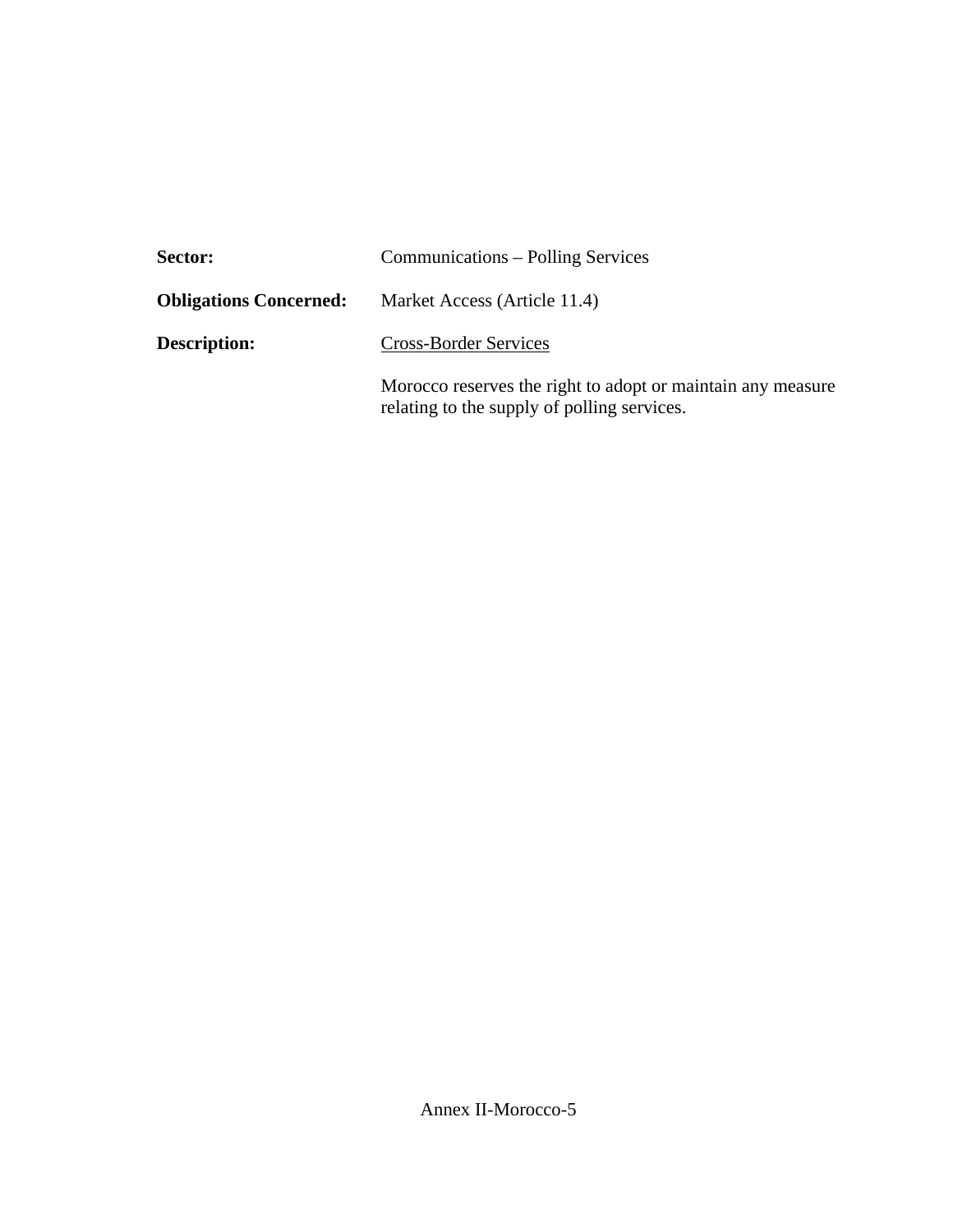| Sector:                       | Communications – Radio and Television Broadcasting<br>Services and Cable Radio and Television Services<br>National Treatment (Article 10.3)<br>Performance Requirements (Article 10.8)<br>Senior Management and Boards of Directors (Article 10.9)<br>Market Access (Article 11.4) |  |  |
|-------------------------------|------------------------------------------------------------------------------------------------------------------------------------------------------------------------------------------------------------------------------------------------------------------------------------|--|--|
| <b>Obligations Concerned:</b> |                                                                                                                                                                                                                                                                                    |  |  |
| <b>Description:</b>           | <b>Cross-Border Services and Investment</b>                                                                                                                                                                                                                                        |  |  |
|                               | Morocco reserves the right to adopt or maintain any measure<br>pertaining to investment in facilities for the transmission of<br>radio and television broadcasting and cable radio and<br>television.                                                                              |  |  |
| <b>Existing Measures:</b>     | <i>Dahir</i> No. 1-03-22 of March 24, 2003 enacting Law No. 62-<br>02                                                                                                                                                                                                              |  |  |
|                               | <i>Dahir</i> No. 1-02-0212 of August 31, 2002                                                                                                                                                                                                                                      |  |  |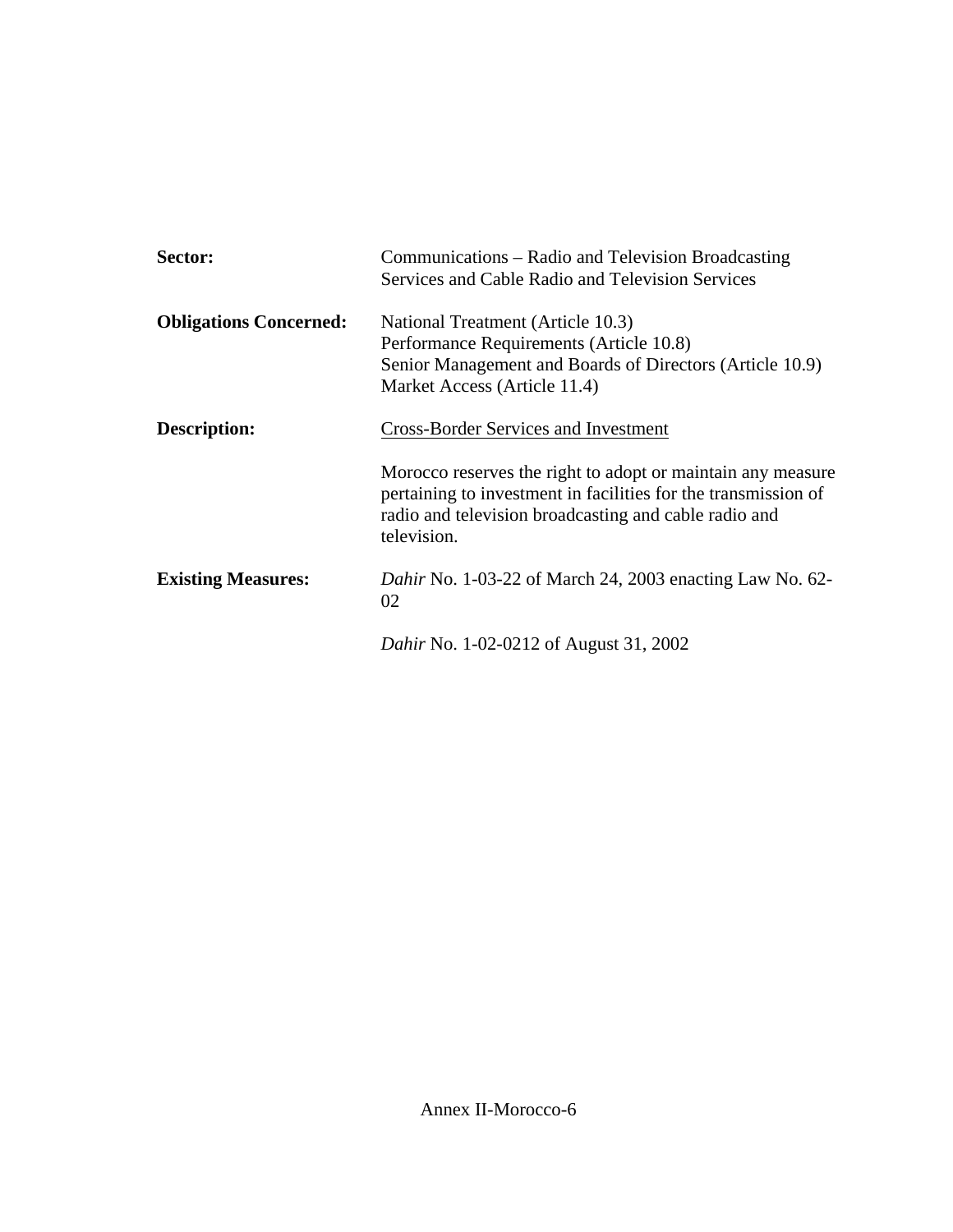| Sector:                       | Communications – Distribution Services by Cable Service<br><b>Operators and Satellite Service Suppliers</b>                                                                                                                                                                  |  |  |
|-------------------------------|------------------------------------------------------------------------------------------------------------------------------------------------------------------------------------------------------------------------------------------------------------------------------|--|--|
| <b>Obligations Concerned:</b> | Local Presence (Article 11.5)                                                                                                                                                                                                                                                |  |  |
| <b>Description:</b>           | Cross-Border Services                                                                                                                                                                                                                                                        |  |  |
|                               | Morocco reserves the right to adopt or maintain any measure<br>requiring cable service operators, or satellite service<br>suppliers, that provide encryption-based subscription<br>services (for fee or non-fee) to consumers in Morocco, to<br>have a local representative. |  |  |
|                               | For greater certainty, this reservation applies only to cable<br>service operators and satellite service suppliers that distribute<br>programming to viewers and does not apply to enterprises<br>that produce such programming.                                             |  |  |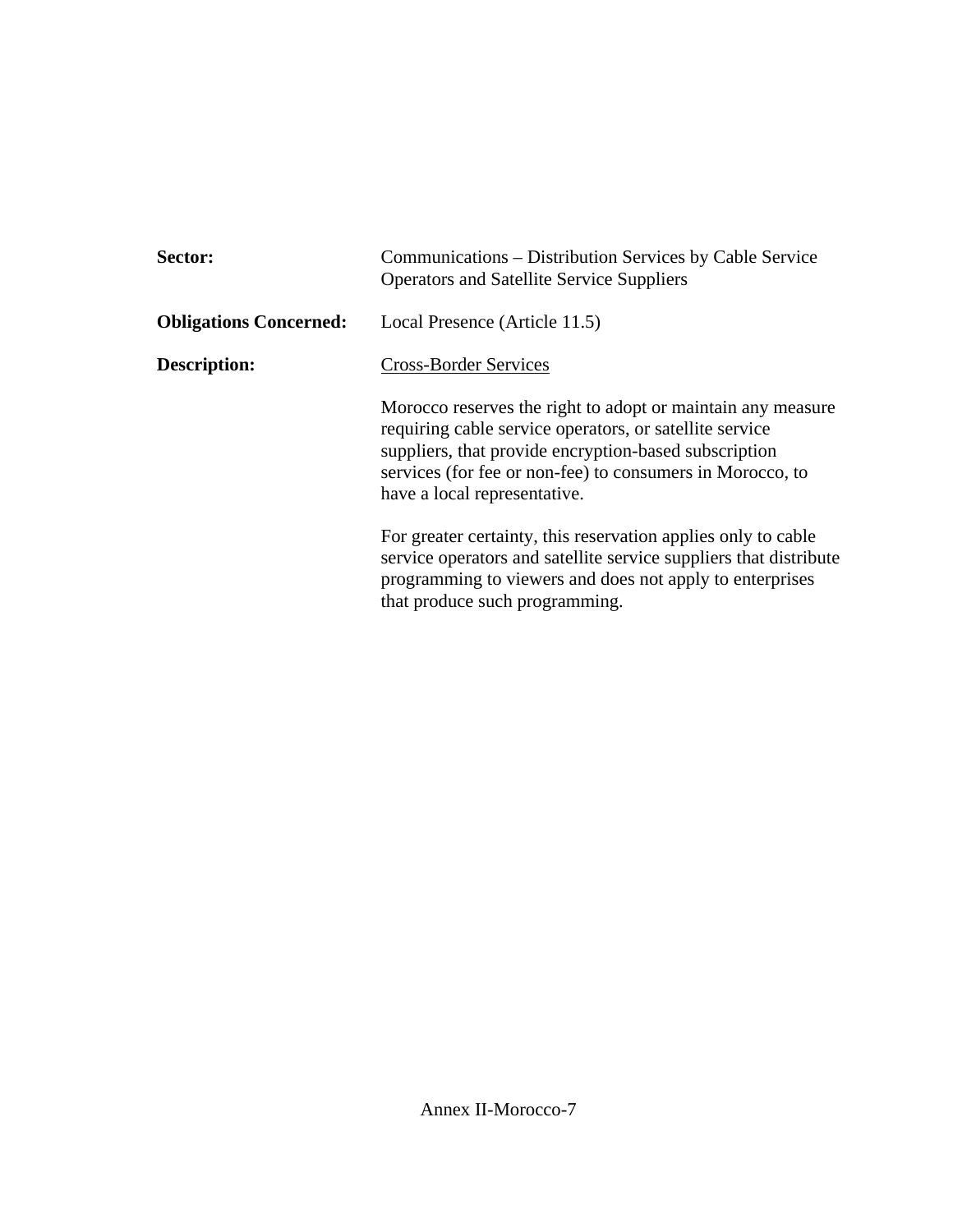| Sector:                       | Environmental Services - Hazardous Waste                                                                                                                                                                                       |  |  |
|-------------------------------|--------------------------------------------------------------------------------------------------------------------------------------------------------------------------------------------------------------------------------|--|--|
| <b>Obligations Concerned:</b> | Local Presence (Article 11.5)                                                                                                                                                                                                  |  |  |
| <b>Description:</b>           | <b>Cross-Border Services</b>                                                                                                                                                                                                   |  |  |
|                               | Morocco reserves the right to adopt or maintain any measure<br>relating to hazardous waste management, including the<br>collection, treatment, and disposal of hazardous waste.<br>Hazardous waste includes bio-medical waste. |  |  |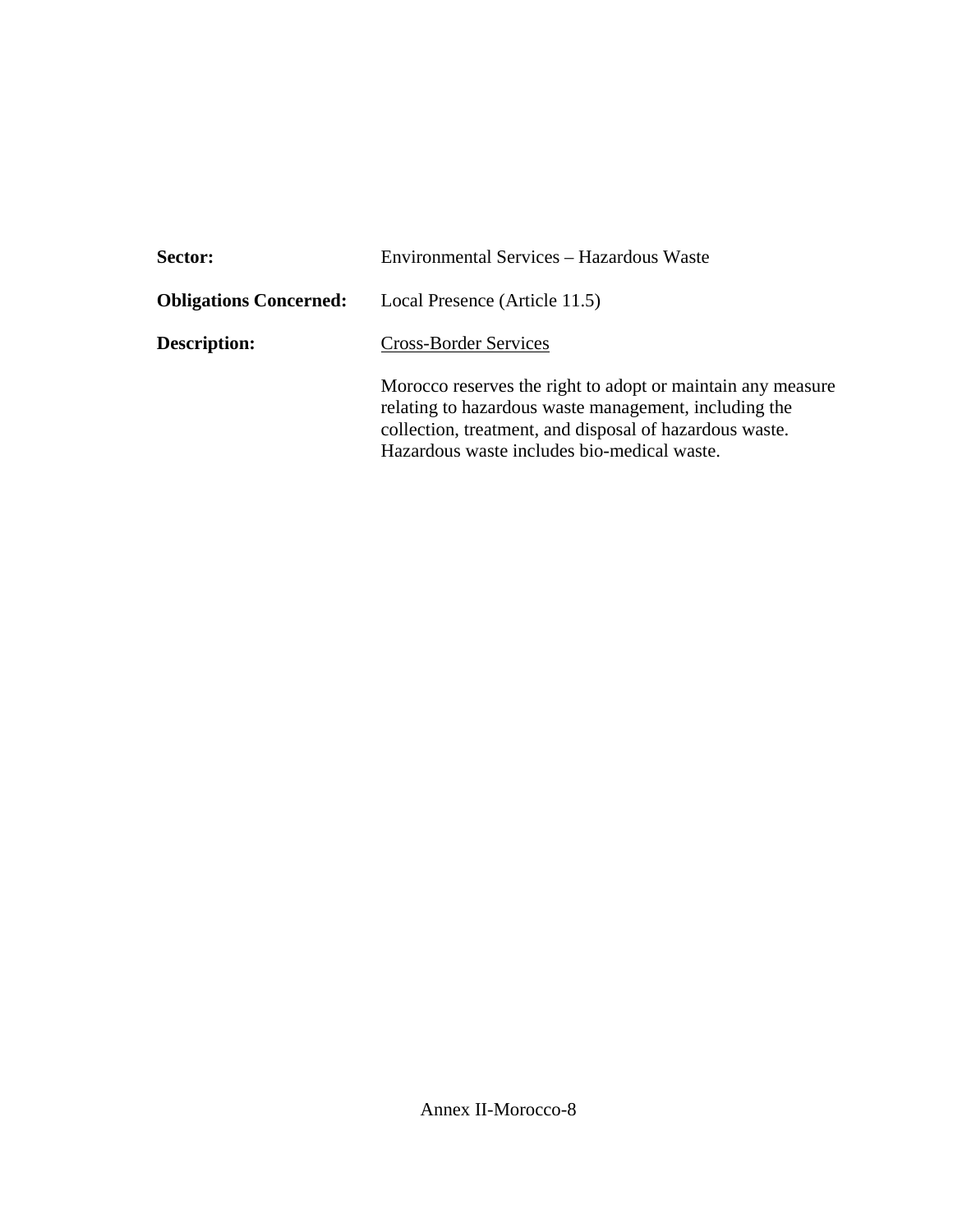| Sector:                       | <b>All Sectors</b>                                                                                                                                                                                                                                                                                                                                                                                                                                                                                                                                                                                           |                                         |  |
|-------------------------------|--------------------------------------------------------------------------------------------------------------------------------------------------------------------------------------------------------------------------------------------------------------------------------------------------------------------------------------------------------------------------------------------------------------------------------------------------------------------------------------------------------------------------------------------------------------------------------------------------------------|-----------------------------------------|--|
| <b>Obligations Concerned:</b> | Most-Favored-Nation Treatment (Articles 10.4, 11.3)                                                                                                                                                                                                                                                                                                                                                                                                                                                                                                                                                          |                                         |  |
| <b>Description:</b>           | <b>Cross-Border Services and Investment</b>                                                                                                                                                                                                                                                                                                                                                                                                                                                                                                                                                                  |                                         |  |
|                               | Morocco reserves the right to adopt or maintain any measure<br>that accords differential treatment to countries under any<br>bilateral or multilateral international agreement in force or<br>signed prior to the date of entry into force of this Agreement.<br>Morocco reserves the right to adopt or maintain any measure<br>relating to the cross-border supply of services that accords<br>differential treatment to countries under any bilateral or<br>multilateral international agreement in force or signed after<br>the date of entry into force of this Agreement involving:<br>aviation;<br>(a) |                                         |  |
|                               |                                                                                                                                                                                                                                                                                                                                                                                                                                                                                                                                                                                                              |                                         |  |
|                               |                                                                                                                                                                                                                                                                                                                                                                                                                                                                                                                                                                                                              |                                         |  |
|                               | (b)                                                                                                                                                                                                                                                                                                                                                                                                                                                                                                                                                                                                          | fisheries;                              |  |
|                               | (c)                                                                                                                                                                                                                                                                                                                                                                                                                                                                                                                                                                                                          | maritime matters, including salvage; or |  |
|                               | (d)                                                                                                                                                                                                                                                                                                                                                                                                                                                                                                                                                                                                          | primary and secondary education.        |  |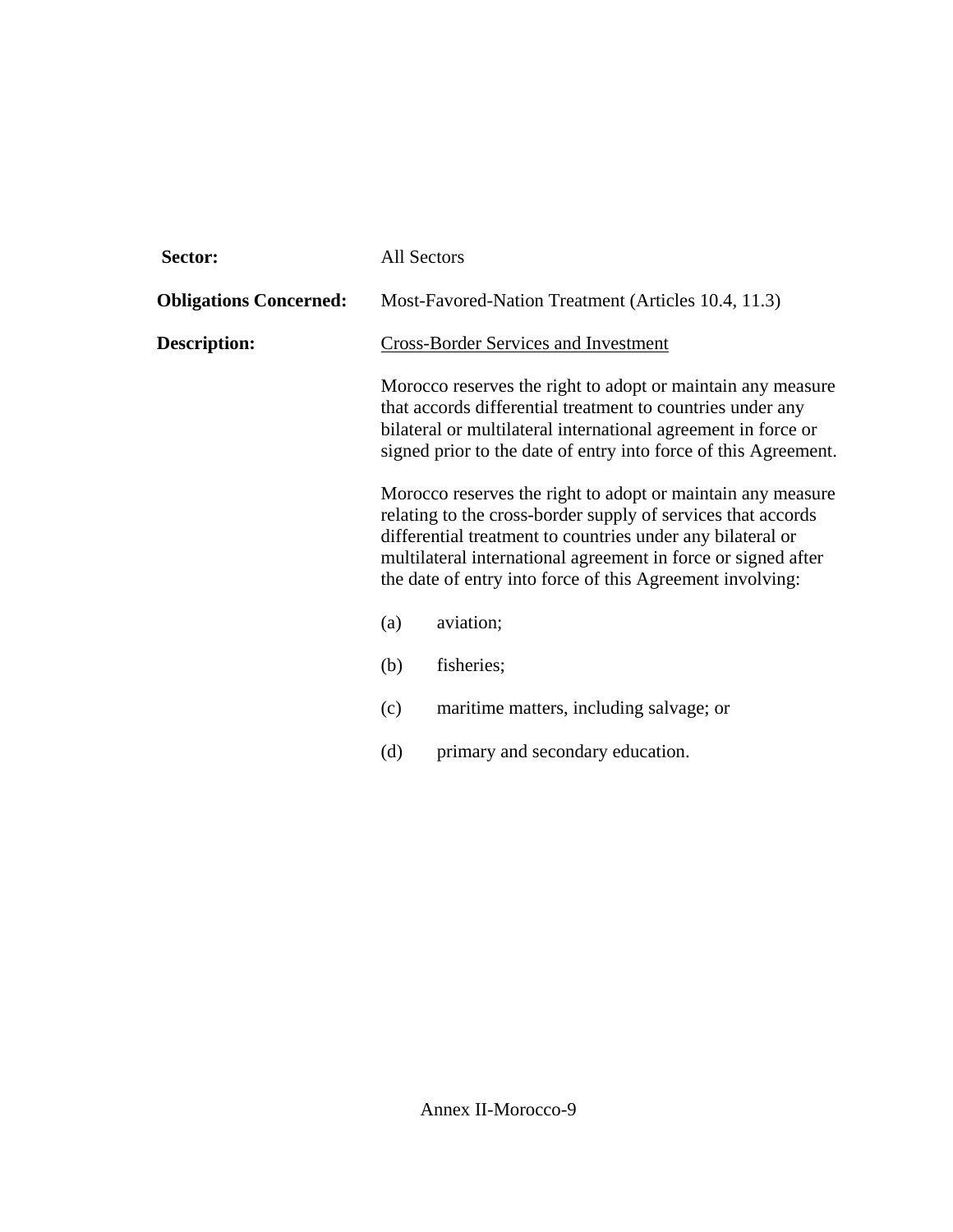| Sector:                       | <b>Various Sectors</b>                                                                                                                                                                                                                                                                                                                                    |                                                               |  |
|-------------------------------|-----------------------------------------------------------------------------------------------------------------------------------------------------------------------------------------------------------------------------------------------------------------------------------------------------------------------------------------------------------|---------------------------------------------------------------|--|
| <b>Obligations Concerned:</b> | Market Access (Article 11.4)                                                                                                                                                                                                                                                                                                                              |                                                               |  |
| <b>Description:</b>           | <b>Cross-Border Services</b>                                                                                                                                                                                                                                                                                                                              |                                                               |  |
|                               | During a two-year transition period beginning on the<br>1.<br>date of entry into force of the Agreement, Morocco reserves<br>the right to adopt or maintain any measure relating to the<br>cross-border supply of services in the sectors identified<br>below, provided that any such measure is consistent with<br>Morocco's obligations under the GATS: |                                                               |  |
|                               | (a)                                                                                                                                                                                                                                                                                                                                                       | real estate services relating to owned or leased<br>property; |  |
|                               | (b)                                                                                                                                                                                                                                                                                                                                                       | fixed-rate or contracted real estate services;                |  |
|                               | (c)                                                                                                                                                                                                                                                                                                                                                       | boat rental or leasing services;                              |  |
|                               | (d)                                                                                                                                                                                                                                                                                                                                                       | market research and survey services;                          |  |
|                               | (e)                                                                                                                                                                                                                                                                                                                                                       | services relating to agriculture, hunting, and<br>forestry;   |  |
|                               | (f)                                                                                                                                                                                                                                                                                                                                                       | employment and temporary personnel<br>services;               |  |
|                               | (g)                                                                                                                                                                                                                                                                                                                                                       | investigative and security services;                          |  |
|                               | (h)                                                                                                                                                                                                                                                                                                                                                       | building cleaning services; and                               |  |
|                               | (i)                                                                                                                                                                                                                                                                                                                                                       | conferencing services.                                        |  |
|                               |                                                                                                                                                                                                                                                                                                                                                           |                                                               |  |

Annex II-Morocco-10